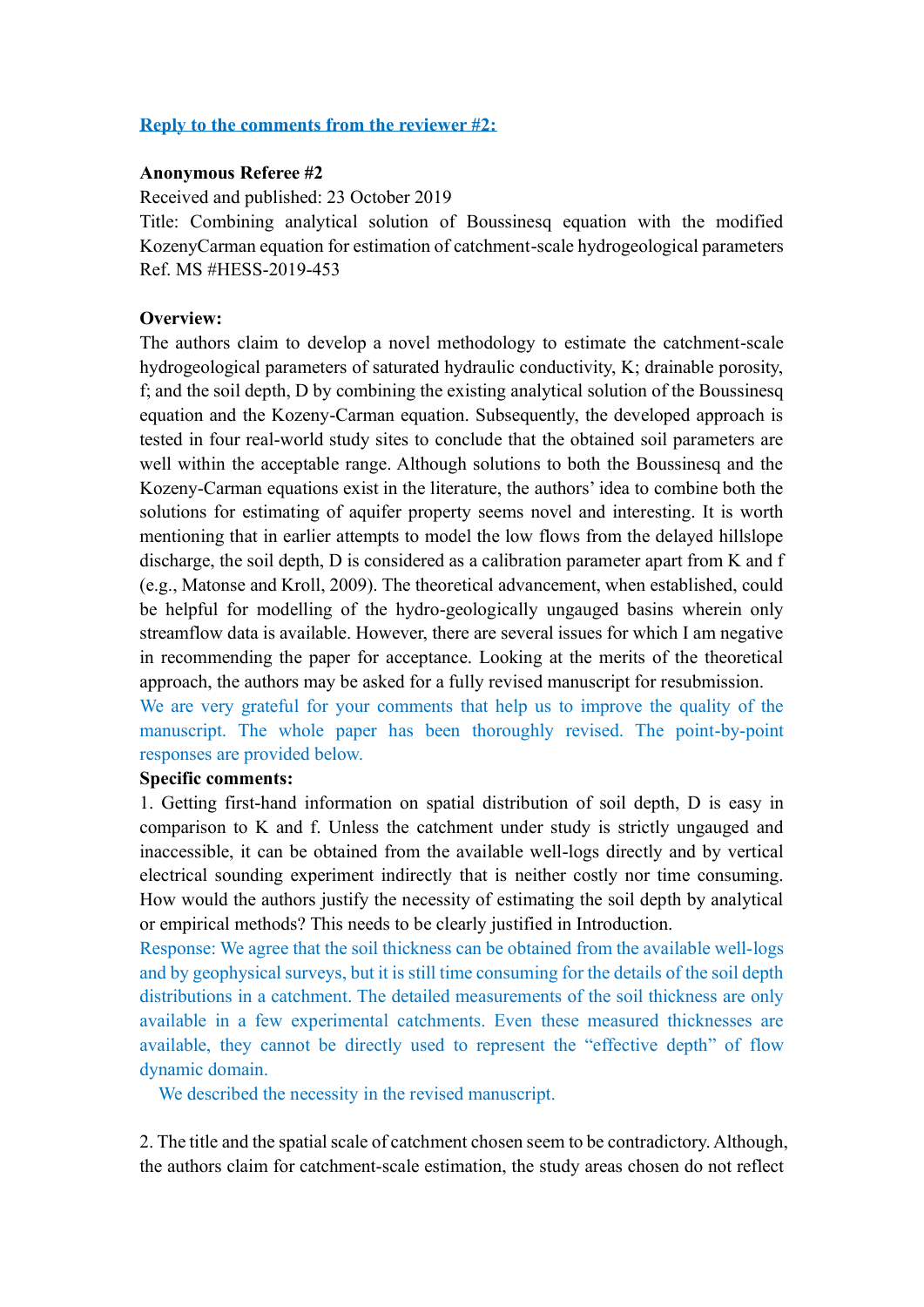the same as all the four areas have the extent of  $0.102 - 1.35$  km2, which are only at the hillslope-scale. It is also reflected in the results obtained (Line #265- 270), where the author state that the late-time recession is relatively fast except for Schöneben rock glacier (SPG) catchment. It could be due to the fact that a small hillslope would recede fast. The authors need to rethink and either change the title or test the approach at a suitable scale.

Response: We revised the title to focus on hydrogeological parameters in small headwater catchments. The four small catchments can be conceptualized as hillslopes. As to the fast recession at small catchments, it is attributed to the steep slope and limited plain riparian area.

3. The delayed recession from the SPG could have resulted due to delayed release from snow and glacier melt. If this is the case, choosing this area poses a serious question as the Boussinesq equation and its solution deals with the draining hillslope aquifers, and not the glaciers. The authors can refer Winkler et al. (2016) for more details on the SPG. Response: According to Winkler et al. (2016), the SPG is a catchment with relict rock glaciers, which is a kind of rock glaciers and ice has disappeared. Thus, there is no influence from glaciers. In our study, the recession data were selected in winter when the meltwater from snow and recharge from other sources is limited as temperature is below zero.

4. It is good to see that the authors have considered both the early-time and late-time recessions; however, plotting at least one season of discharge data for each catchment would be more informative.

Response: We plotted each recession segment in  $0 \sim t$  and  $-d0/dt \sim 0$  forms in different colors as shown in Fig. 1 below and calibrated the parameters of each recession in the revised manuscript (Table 1 and Figure 2 below).

5. Form Fig. 3, it seems that the early-time and late-time recessions cannot be inferred from the analyzed recession data. Hence, a longer time series need to be analyzed with clear recession events (e.g., Rupp et al., 2009). As mentioned in Lines #257-258 and Fig. 3, it is not clear what is the physical basis of choosing the lower envelop lines with b=1 and b=3 to derive the recession intercepts. The range of this value looks too high. Response: We agree that it not visual to infer the early-time and late-time recessions for aggregated data points of  $-dQ/dt \sim Q$  and a longer time series is helpful. Considering the reviewer's comments, we further analyzed the individual recessions of  $Q(t) \sim t$  in semi-logarithm space as a complement and construct a master recession. Individual recessions lasting at least 6 days after rainfall ceases are selected and the first two days data are removed to exclude the influence of surface flow.

 In the analyzed catchments (PMRW and WS10), the individual events are selected for separating the early-time and the late-time recessions (Fig 1). The early-time recessions of individual segments can be analyzed by the following nonlinear equation (Brutsaert and Nieber, 1977; Tallaksen, 1995):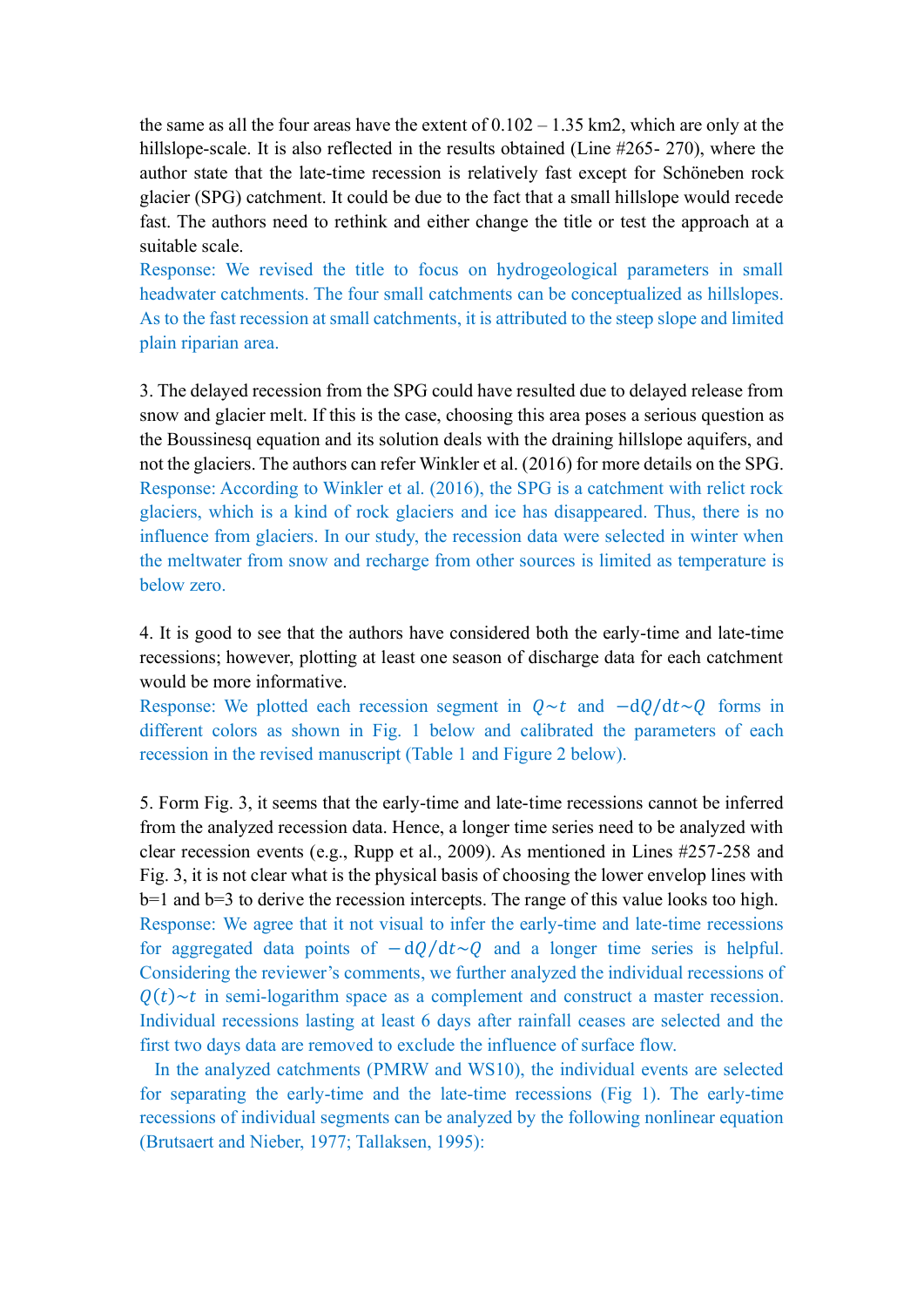$$
Q(t) = [Q(0)^{1-b_f} - a_f(1-b_f)t]^{\frac{1}{1-b_f}}
$$
\n(1)

where  $Q$  is the discharge,  $Q(0)$  is the initial discharge prior recession at  $t=0$ . This equation is equivalent to  $-dQ(t)/dt = a_f Q^{b_f}$ . Fig. 1 indicates that the parameter  $a_f$ depends on initial discharge  $Q(0)$ . The parameters  $a_f$  and  $b_f$  are estimated by fitting the early recession segments in the first four days in this study. To meet the condition of  $b_f$ =3 for Eq. (15) in the manuscript, we selected the early recession segments that the slopes approach to 3, and the corresponding  $a_f$  are listed in Table 1.

The tails of the late-time recessions of individual segments of  $Q(t) \sim t$  in semilogarithm space concentrate to a line (the master recession curve) in Fig. 1 (a, c). It indicates  $b_s = 1$  for the equation  $-dQ(t)/dt = a_s Q^{b_s}$ . The lower envelope with a slope of 1 is proved by Wang (2011) for the low discharges at the PMRW. Fitting the line of the master recession with slope  $b_s=1$ , we obtained the intercept of the line  $a_s$  in Table 1.

| Table 1 Properties of individual recession segments in two catchments |                          |                                      |                       |                                                                   |                |
|-----------------------------------------------------------------------|--------------------------|--------------------------------------|-----------------------|-------------------------------------------------------------------|----------------|
| <b>Catchments</b>                                                     | Numbers of<br>recessions | Initial discharge<br>$\text{(mm/d)}$ | $a_s$ (s-1)           | $a_f$ (m-6S)                                                      | R <sub>2</sub> |
| <b>PMRW</b>                                                           | 48                       | $0.67 - 3.43$                        | $2.33 \times 10^{-7}$ | $1.5 \times 10^{-2}$ $-3.2 \times 10^{-1}$<br>$(8.0 \times 10.2)$ | 0.995          |
| <b>WS10</b>                                                           | 53                       | $0.79 - 6.93$                        | $4.34 \times 10^{-7}$ | $8.48 \times 10^{-2}$ -6.97<br>(0.29)                             | 0.990          |

Comments: the value in the bracket refers to the mean value. *R*<sup>2</sup> is the mean coefficient of determination for all the fitted recessions.

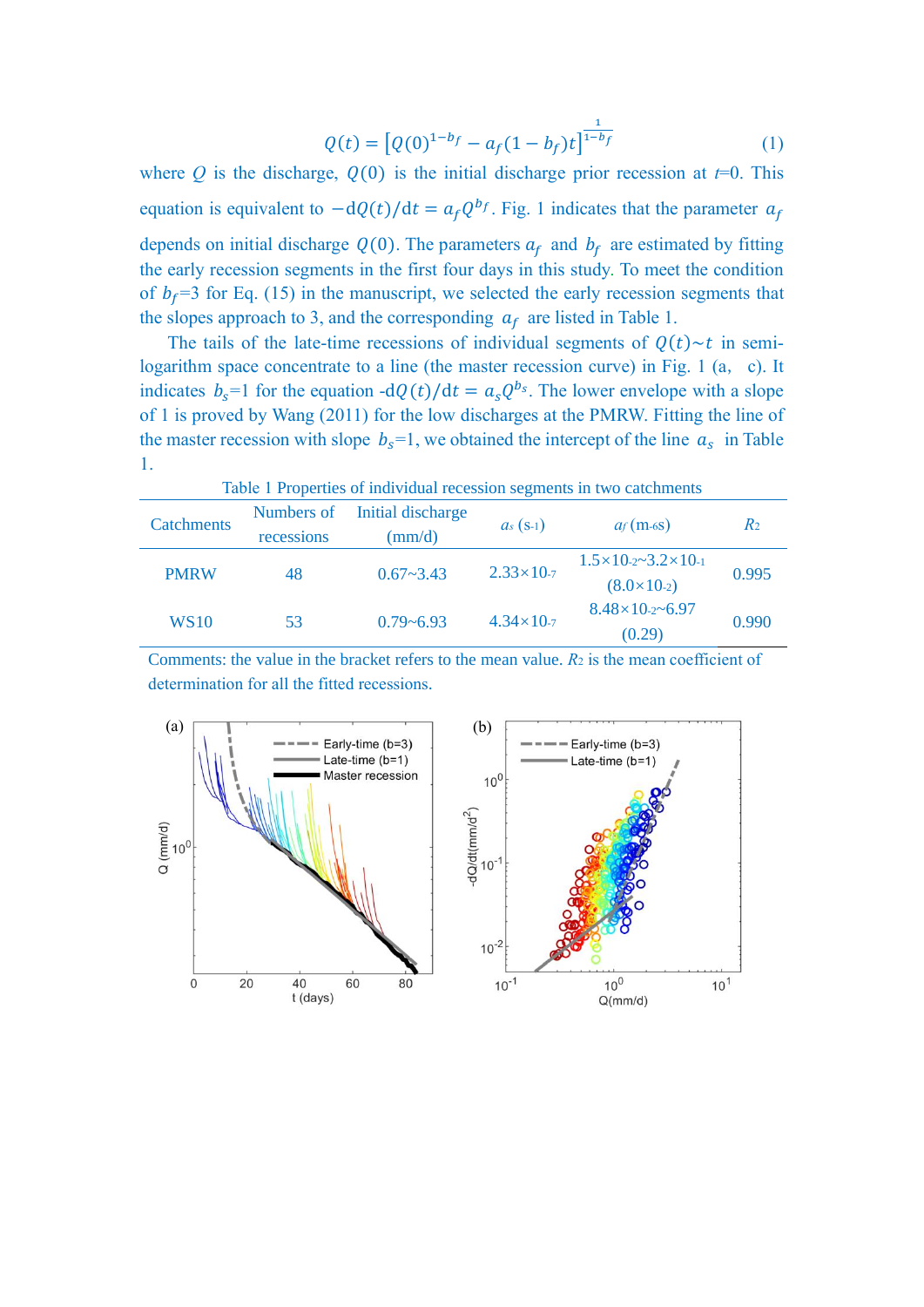

Figure 1. Individual recessions of (a, c)  $Q \sim t$  and (b, d)  $-dQ/dt \sim Q$  for (a, b) PMRW and (c, d) WS10 (Recessions with different initial discharges are presented in different colors)

Then according to the analytical solution of one-dimensional subsurface flow from the sloping aquifer (Brutsaert, 2005), *K* and *D* can be obtained from implicit equations as follows (refer to the derivations in the previous manuscript):

$$
4D^{\frac{-2+4\beta}{1+\beta}} + C_{s2}D^{\frac{-4+2\beta}{1+\beta}} = (a_sC_{s1}^{-1})(a_fC_f)^{\frac{1-\beta}{1+\beta}}
$$
 (2)

$$
4K^{\frac{2-4\beta}{3}} + (a_f^{\frac{2}{3}}C_f^{\frac{2}{3}})C_{s2}K^{\frac{4-2\beta}{3}} = (a_sC_{s1}^{-1})(a_fC_f)^{\frac{1}{3}}
$$
(3)

where  $C_f = 8p/\pi \cos \alpha L^2 \gamma^{-\beta}$ ,  $\beta = 1/(3 - \lambda)$ ,  $C_{s1} = B^{-2} \gamma^{\beta} \pi^2 p \cos \alpha / 4$ ,  $C_{s2} =$  $B^2 \tan^2 \alpha / (\pi^2 p^2)$ ,  $\alpha$  is slope, *L* is river length, *B* is aquifer length,  $p = 0.3465$ ,  $\gamma$ and  $\lambda$  are the parameters in pedotransfer function. Combing the modified Kozeny– Carman equation relates *K* to *f*

$$
f = \gamma^{-\beta} K^{\beta} \tag{4}
$$

The catchment-scale hydrogeological parameters (*K*, *f*, and *D*) can be estimated simultaneously for each of the individual recessions.

 For PMRW, the estimated *K* values from various recessions are in the range of the field measurements (Fig. 2(a)). The estimated median value of *K* from the individual recessions in WS10 is close to that from soil texture but is much smaller than the measured values (Fig. 2(a)). This could be attributed to the fact that the measurements were only taken at the upper soils (1.5 m in maximum) with abundant macropores (Harr, 1977), while the baseflow occurred at the underlying saprolite (McGuire and McDonnell, 2010) where *K* is much small, such as  $5 \times 10$ -6 m/s for the saprolite at PMRW (White et al., 2002).

Similarly, the estimated *D* is mostly within the range of the measurements of the soil thickness for PMRW catchment. The range of the estimated *D* are reasonable since the estimated *D* represents an active thickness of water table variations in the deposits while the measured *D* represents the entire thickness of deposits. The estimated median value of *D* from individual recessions is close to the measured soil thickness in WS10. The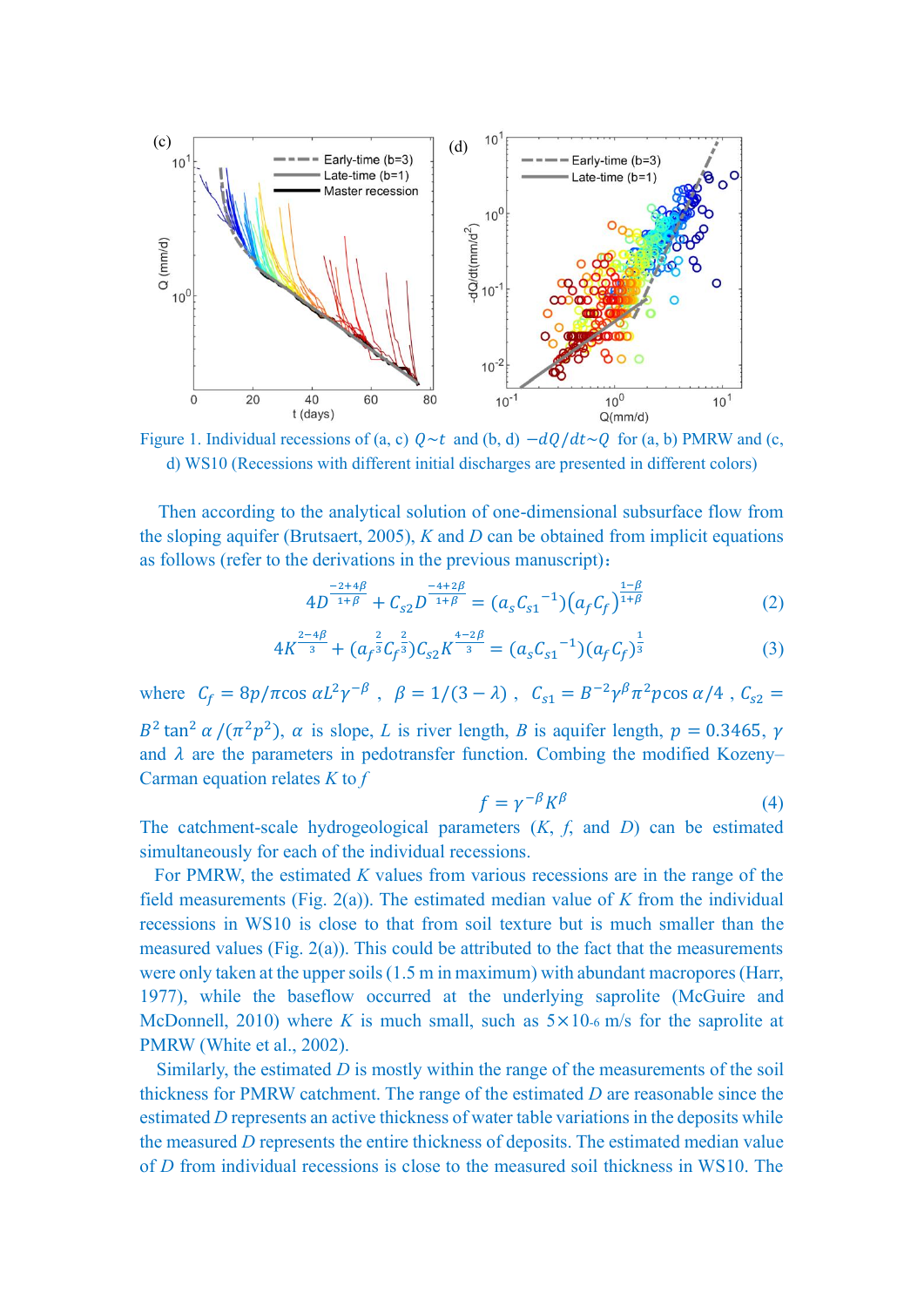estimated *f* from soil texture approaches the maximum value of the estimated *f* from the individual recessions in PMRW and WS10.

Besides, the estimated hydrogeological parameters of  $K$  and  $f$  increase with  $Q(0)$ (Fig. (3)). It indicates that the permeability and effective storage decrease with depths. Thus, the hydrogeological parameters analyzed from individual recessions reflect effect of vertical heterogeneity on baseflow recessions.



Figure 2. The estimated hydrogeological parameters of (a) *K*, (b) *D*, and (c) *f* from the individual recessions compared to the field measurements and the estimated values from soil texture. Note: the upper, middle, and lower circles in blue color represent the maximum, median, and minimum values of the estimates from individual recessions.



Figure 3. The relationships between initial discharge  $(Q(0))$  and estimated effective parameters *K* and *f* for (a) PMRW and (b) WS10

6. The sensitivity analysis is not sufficient with only 10% change of independent variable (Fig. 5). Moreover, analysis for at least one more site would be informative. Response: We did sensitivity analysis to all these four headwater catchments and conducted 10%, 20%, and 50% changes of each variable for WS10 to make the results more informative as shown in Fig. 4. We added more analyses in the section 4.3 in the revised manuscript.

Besides, these analytical solutions Eqs.  $(20) \sim (22)$  in the previous manuscript also show the importance of independent factors to these hydrogeological parameters. The sensitivity analysis makes the results visualization.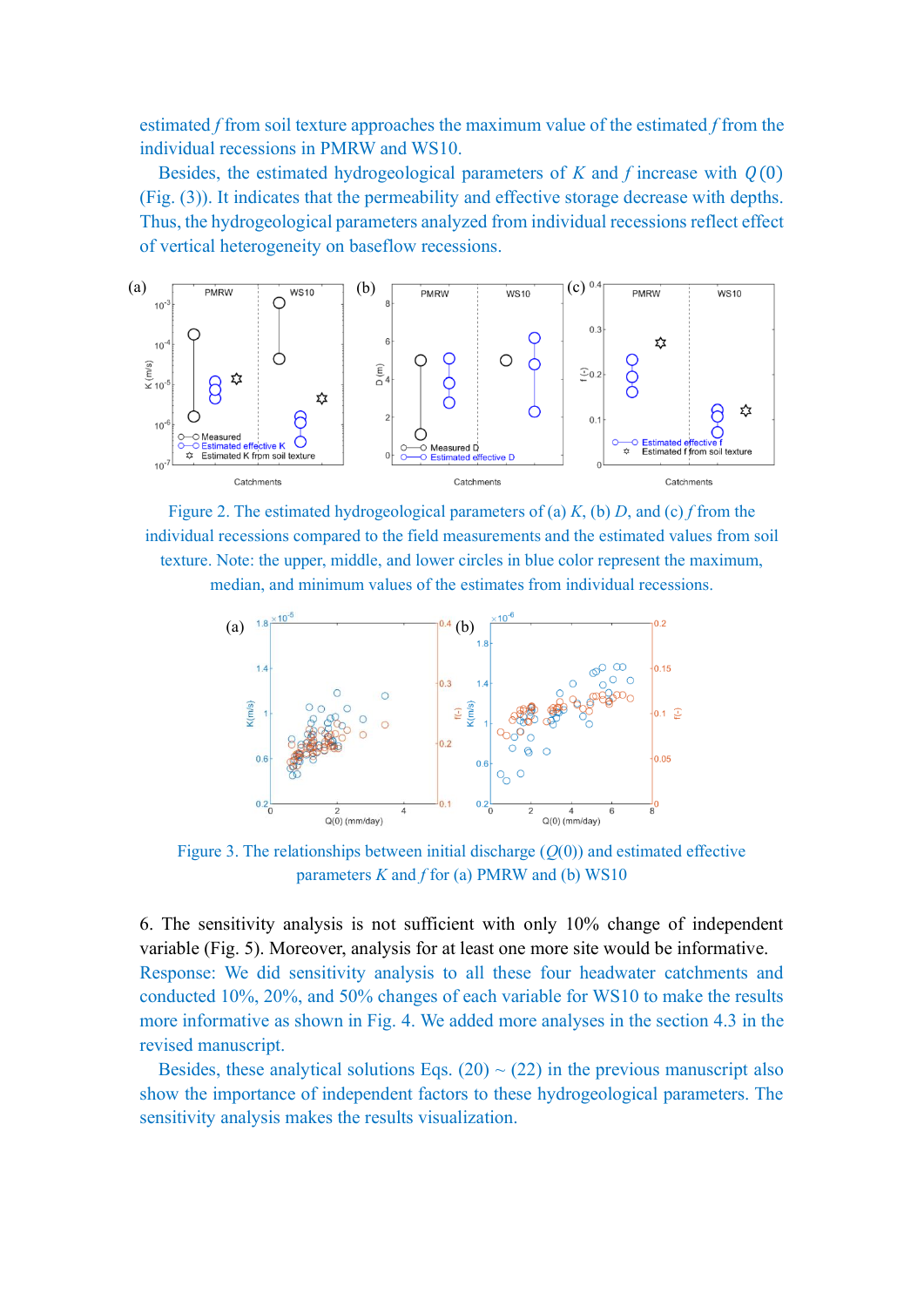

Figure 4. Sensitivity analysis of the estimated effective parameters (*K*, *D*, and *f*) in terms of the relative changes caused by changes of any variables by (a) 10% in SPG, (b) 10% in PMRW, (c) 10% in HMQ, (d) 10% in WS10, (e) 20% in WS10, and (f) 50% in WS10.

7. Following Rupp and Selker (2006), consideration of variable time interval for recession analysis is interesting. The authors should mention the range of time interval considered for arriving at Fig. 3. Further, is this range same for all the four catchment or different?

Response: The ranges of time interval are different for the four catchments. The range depends on the length of individual recessions. We revised the method to generate recession data points in -d*Q*/d*t*~*Q* form. An improved method proposed by Roques et al. (2017) are used instead of Rupp and Selker (2006).

8. Estimation of the hydraulic parameters considering both early- and late- time recession does not represent the same zone of aquifer that contribute to recession flow. Hence, it would not be better to say effective K, effective f rather than K and f.

Response: We agree with the reviewer's suggestions, the names of effective *K*, effective *f* rather than *K* and *f* are more suitable. We revised these in the manuscript as the reviewer's suggestions.

9. Page 14: The field application results show that there is a huge gap between the estimated and observed soil hydraulic parameters, which may result in significant uncertainty in estimating the subsurface flux. Therefore, it is always advisable to calibrate the parameters for their field use. An uncertainty analysis could strengthen the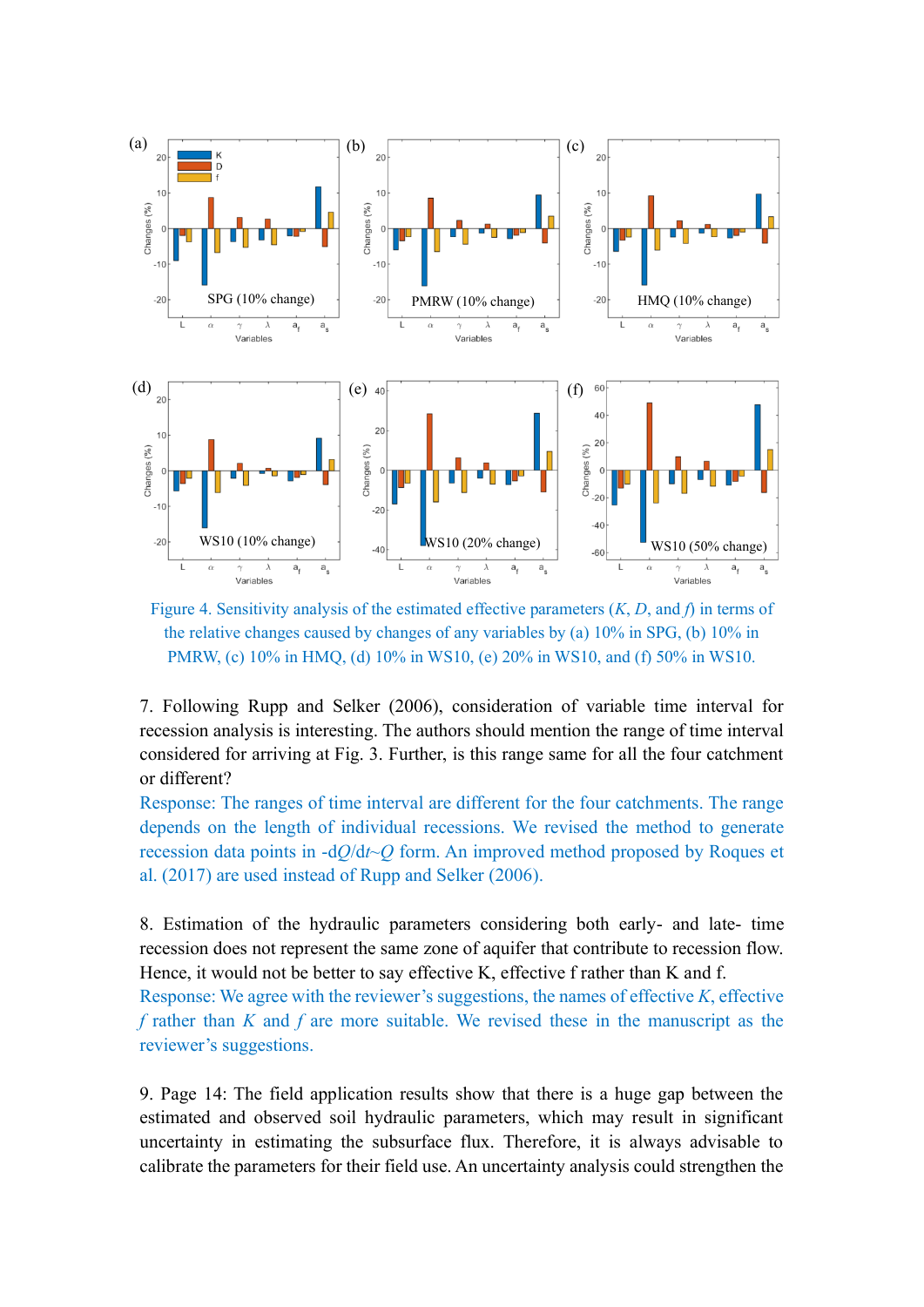outcome of these results.

Response: In the revised manuscript, we obtained the ranges of the estimated effective parameters from the analysis of individual recessions. The ranges of the estimated *D* are narrower than the measured *D*. This is reasonable since the estimated effective *D* represents an active thickness of water table variations in the deposits while the measured *D* represents the entire thickness of deposits. Surely, there is still a gap between estimated and observed *K*. The significant uncertainty can come from the accuracy of observed streamflow, heterogeneity in catchment landscape, and the linearization of analytical solutions. Our estimated effective parameter could be viewed as a representative parameter set used as the initial ranges of these parameters in hydrological models. We expressed these in the revised manuscript.

We cannot directly analyze the uncertainty in terms of our method and data, but the sensitivity analysis and the comparison between the estimated and measured values partly reflect the uncertainty in our analysis. We discussed it in the revised manuscript.

10. Eqs. (23)-(26) and Fig. 6: These are the ideal aquifer cases where K and f decrease with increase in the aquifer thickness, D. Therefore, these Eqs. could be far from the real hillslope cases.

Response: In the cases of Eqs.  $(23)$   $\sim$   $(24)$  and  $(25)$   $\sim$   $(26)$  in the previous manuscript, two equations express the three hydrogeological parameters. So at least one variable such as *D* is dependent on the other two, as shown in Fig 6. This figure shows relationships of *K* and *f* with increase in the aquifer thickness, *D*. It does not mean the spatial variations of *K* and *f* with *D* in the real hillslope cases. Actually, *K* and *f* are independent of *D* in our study when the third equation (the modified Kozeny–Carman equation) is introduced as shown in Eqs. (17) ~ (18) and (20) ~ (22) in the previous manuscript.

11. The ability of the present approach in estimating the hydrogeological parameters can be tested fully by modelling the streamflow with the Boussinesq equation-based models with the estimated parameters instead of calibrating the model. I hope this would be the authors' next plan. However, rather than comparing the estimated parameters with the pedo-transfer function-based estimated results, testing the parameters in real modelling case would strengthen the claim in discussion.

Response: We agree that it would be great important to test effectivity of these estimated parameters by modelling the streamflow. Actually, the estimated catchment-scale parameters based on recession analysis of the Boussinesq equation have been applied for hydrological modeling. For example, Vannier et al. (2016) estimated aquifer thickness and saturated hydraulic conductivity based on Brutsaert-Nieber method, which were applied for the hydrological model parameters and achieved a high simulation accuracy.

 We discussed this aspect of application in hydrological modelling in the revised manuscript.

### **Editorial:**

1. Some long sentences need to be fragmented for clearer meaning: Lines #236-238,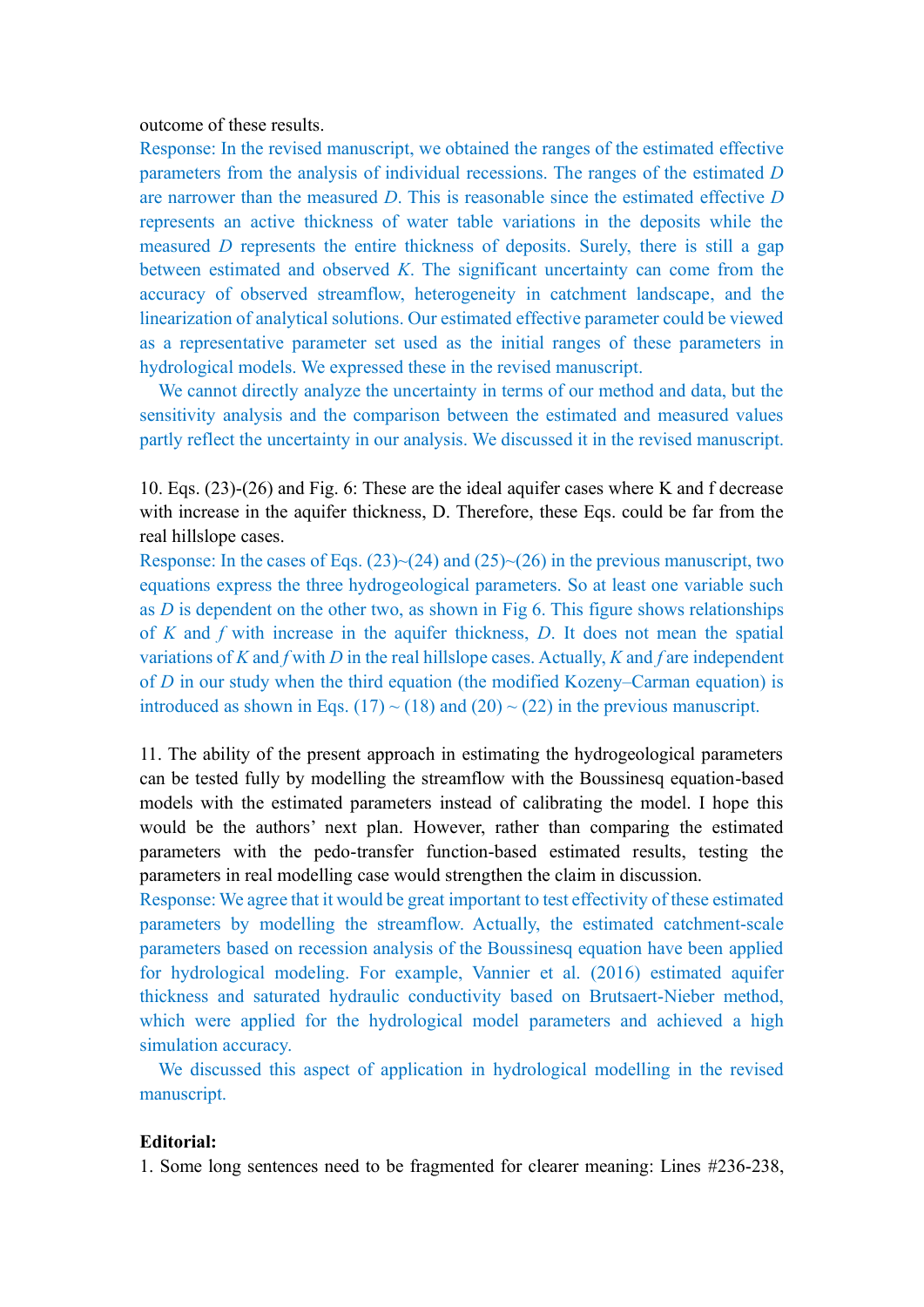#242-243, #306-308 Response: We revised these sentences as suggested.

2. Line #115: Should be '. . . one-dimensional subsurface flow from the sloping aquifer' not 'on the'.

Response: We revised the manuscript as suggested.

3. Reference for Eq. 1? Response: We added a reference to the equation.

4. Line #119: From Fig. 1, the distance from river to ridge is B. Response: We revised this sentence.

5. References for Eqs. 3 and 4? Response: We added references to these equations.

6. Line #157: The verb form of the term should be 'recede', not 'recess'. Change accordingly at all subsequent appearances. Response: We revised it as suggested.

7. Lines: #157-160: It will be better to mention that the time duration between rainfall excess and beginning of recession depends upon catchment characteristic, extent, topography and depression storage.

Response: We added a sentence to mention this content.

8. Line  $\#163$ : Replace '... in terms of...' by '... as per...'. Response: We revised it as suggested.

9. Line #200: Typo in Eq. 19. Replace 'r' by gamma. Response: We revised it as suggested.

10. Line  $\#214$ : Change to '... fall under...'. Response: We revised it as suggested.

11. Line #221: Change to '. . .For SPG, the data published. . .' Response: We revised it as suggested.

12. Lines #234-235: Change to '. . .saturated hydraulic conductivity, K and soil/saprolite thickness, D. . . '. Change likewise at all other places. Response: We revised it as suggested.

13. Line #396: Change to 'Thus, detailed. . .,'. 14. Line #410: Change to '. . .equivalent values at. . .'.

Response: We revised it as suggested.